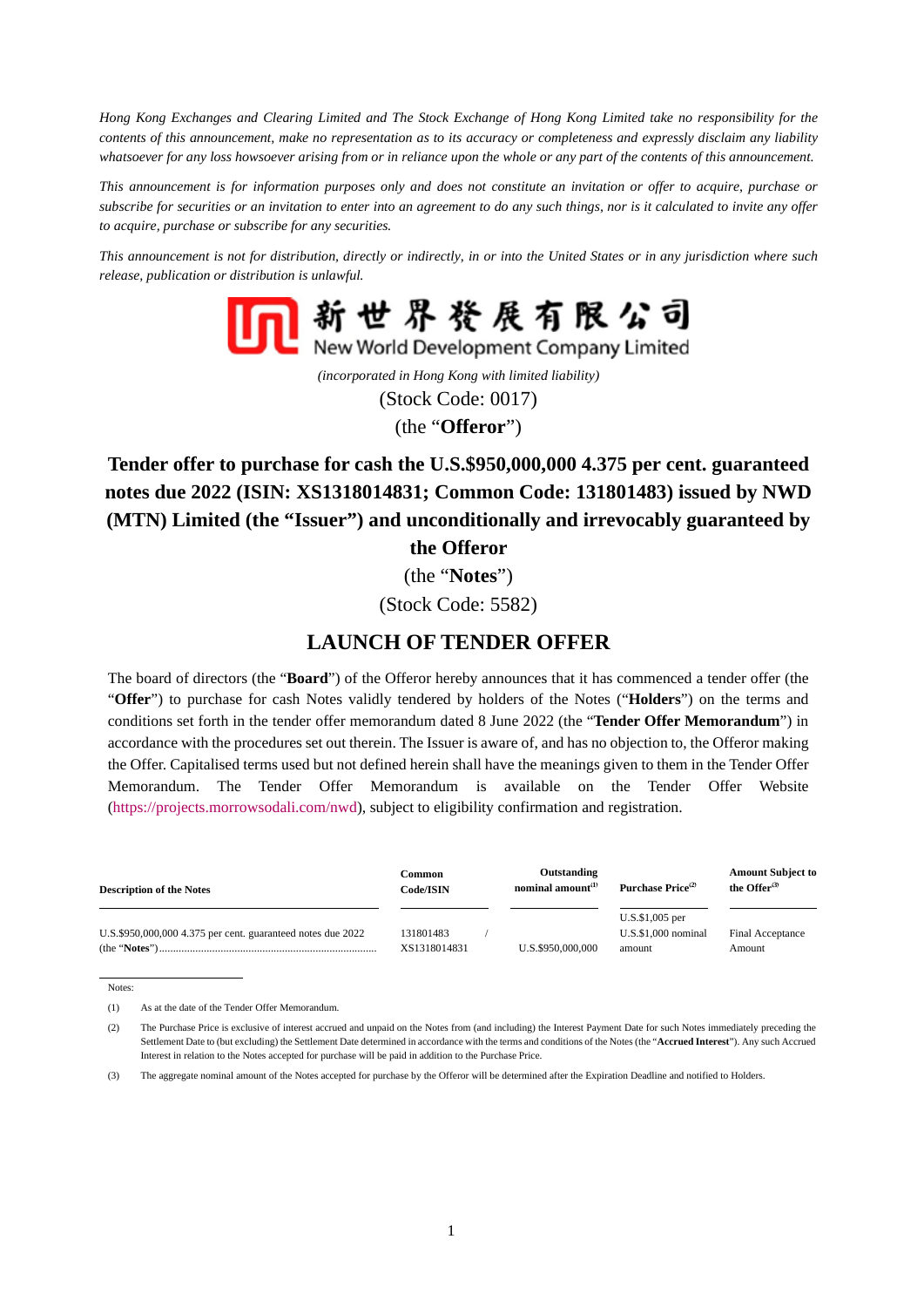The Offer commenced today and will expire at 4:00 p.m. London time on 17 June 2022 (subject to the right of the Offeror to extend, re-open, amend, waive any condition of and/or terminate the Offer) (the "**Expiration Deadline**").

The Issuer has separately announced today its intention to issue new United States dollar denominated guaranteed notes (the "New Notes") and NWD Finance (BVI) Limited has announced today its intention to issue new United States dollar denominated senior perpetual capital securities (the "**New Securities**"), in each case to be guaranteed by the Offeror. Each of the issues of the New Notes (if any) and the New Securities (if any) is separate to the Offer and for the avoidance of doubt, no offer of, or solicitation to buy or otherwise acquire, New Notes or New Securities is being made pursuant to this announcement or the Tender Offer Memorandum. Any investment decision to purchase any New Notes or New Securities should be made solely on the basis of the information contained in the relevant offering circular (as supplemented if applicable) prepared separately by the Issuer or NWD Finance (BVI) Limited, as the case may be, in connection with the New Notes or the New Securities and no reliance is to be placed on any representations other than those contained in such offering circular.

The New Notes and the New Securities are not being, and will not be, offered or sold in the United States. Nothing herein or in the Tender Offer Memorandum constitutes an offer to sell or the solicitation of an offer to buy the New Notes, the New Securities or any guarantee thereof in the United States or any other jurisdiction. The New Notes and the New Securities may not be offered, sold or delivered in the United States absent registration under, or an exemption from the registration requirements of the Securities Act. The New Notes and the New Securities have not been, and will not be, registered under the Securities Act or the securities laws of any state or other jurisdiction of the United States and may not be offered, sold or delivered, directly or indirectly, within the United States.

No action has been or will be taken in any jurisdiction in relation to the New Notes or the New Securities to permit a public offering of securities.

# *Rationale for the Offer*

The Offer is being made to manage the Offeror's interest payments and the Offer will be funded by the Offeror's operating cash flows or other internal resources. The Notes purchased pursuant to this Offer will be surrendered by the Offeror to the Issuer for cancellation. Holders who do not participate in the Offer, or whose Notes are not accepted for purchase by the Offeror, will continue to hold their Notes subject to the Conditions.

# *Final Acceptance Amount and Scaling*

If the Offeror decides to accept valid tenders pursuant to the Offer, the aggregate nominal amount of the Notes that is accepted for purchase by the Offeror (the "**Final Acceptance Amount**") shall be determined by the Offeror in its sole discretion after the Expiration Deadline and will be announced to the Holders on or around 20 June 2022. See "*Indicative Timetable*" below.

If the Offeror decides to accept valid tenders pursuant to the Offer and the aggregate nominal amount of the Notes validly tendered for purchase is greater than the Final Acceptance Amount, the Offeror intends to accept such Notes for purchase on a *pro rata* basis such that the aggregate nominal amount of such Notes accepted for purchase pursuant to the Offer is no greater than such Final Acceptance Amount. Such *pro rata* acceptance will be calculated by multiplying the aggregate nominal amount of the Notes validly tendered by a Scaling Factor equal to (i) the Final Acceptance Amount divided by (ii) the aggregate nominal amount of the Notes that have been validly tendered pursuant to the Offer (subject to adjustment resulting from the rounding of tenders of Notes and the intentions of the Offeror described in the next paragraph). See "*Terms and Conditions of the Offer – Scaling of Offer*" in the Tender Offer Memorandum.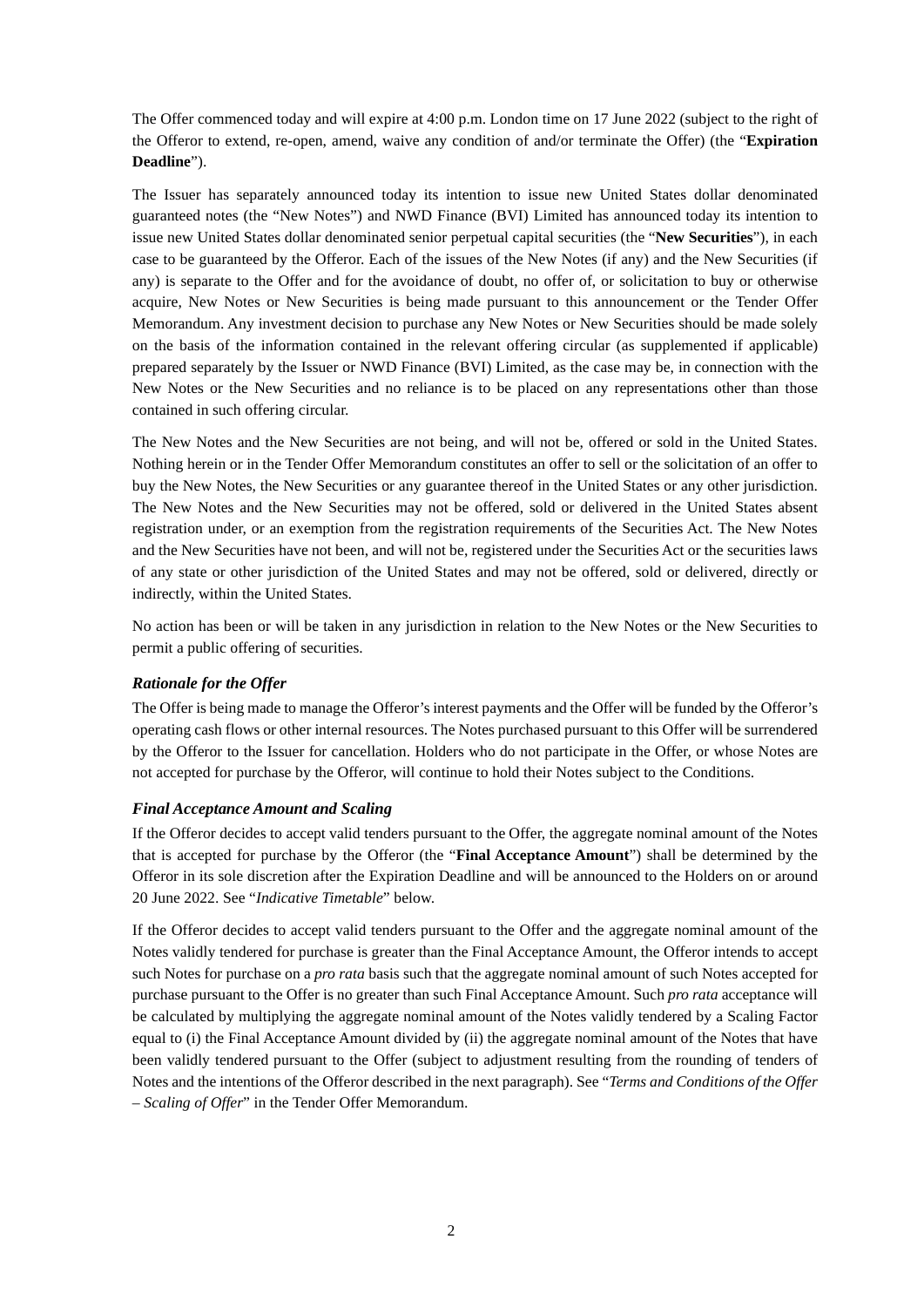Each tender of Notes that is scaled in this manner will be rounded down to the nearest U.S.\$1,000, being the permitted integral multiple of the Notes. In addition, in the event of any such scaling, the Offeror intends to apply *pro rata* scaling to each valid tender of Notes in such a manner as will result in both (a) the relevant Holder transferring Notes to the Offeror in an aggregate nominal amount of at least the minimum denomination of U.S.\$200,000 and (b) the relevant Holder's residual amount of Notes (being the nominal amount of the Notes the subject of the relevant Tender Instruction that are not accepted for purchase by virtue of such scaling) amounting to at least the minimum denomination of U.S.\$200,000, and the Offeror therefore intends to adjust the relevant Scaling Factor applicable to any relevant Tender Instruction accordingly and the Offeror might accept all or reject all of the tendered Notes which do not fulfil criteria listed in (a) and (b). All Notes not accepted as a result of scaling will be returned to relevant Holder on the Settlement Date.

A separate Tender Instruction must be submitted on behalf of each beneficial owner due to potential scaling.

The Offeror is not under any obligation to accept for purchase any Notes tendered pursuant to the Offer. Tenders of Notes may be rejected in the sole and absolute discretion of the Offeror for any reason and the Offeror is not under any obligation to Holders to furnish any reason or justification for refusing to accept for purchase a tender of Notes. For example, tenders of Notes may be rejected if the Offer is withdrawn or terminated, if the Offer does not comply with the relevant requirements of a particular jurisdiction or for any other reason.

#### *Purchase Consideration*

If the Offeror decides to accept valid tenders of Notes pursuant to the Offer, the total amount that will be paid to each Holder on the Settlement Date for the Notes accepted for purchase from such Holder will be an amount (rounded to the nearest U.S.\$0.01, with half a cent rounded upwards) equal to the sum of (i) U.S.\$1,005 per U.S.\$1,000 in nominal amount of the Notes (the "**Purchase Price**") validly tendered in the Offer and accepted for repurchase by the Offeror and (ii) the Accrued Interest Payment on such Notes.

In relation to the Accrued Interest Payment, the Offeror will pay accrued and unpaid Interest in respect of all Notes validly tendered and accepted for purchase by the Offeror pursuant to the Offer, from and including the Interest Payment Date for the Notes immediately preceding the Settlement Date to but excluding the Settlement Date.

# *Indicative Timetable*

*The times and dates below are indicative only.*

Date Action

| Date                                        | <b>Action</b>                                                                                                                                                                                                                                                                                                    |
|---------------------------------------------|------------------------------------------------------------------------------------------------------------------------------------------------------------------------------------------------------------------------------------------------------------------------------------------------------------------|
| 8 June 2022                                 | Commencement of the Offer                                                                                                                                                                                                                                                                                        |
|                                             | Offer announced through the Clearing Systems and publication of<br>the launch announcement on the website of the Hong Kong Stock<br>Exchange and on the Tender Offer Website. Tender Offer<br>Memorandum available to Eligible Holders on the Tender Offer<br>Website and from the Information and Tender Agent. |
| 17 June 2022 at 16:00 hours,<br>London time | <b>Expiration Deadline</b>                                                                                                                                                                                                                                                                                       |
|                                             | Deadline for receipt by the Information and Tender Agent of all<br>valid Tender Instructions in order for Eligible Holders to be able<br>to participate in the Offer.                                                                                                                                            |
| On or around 20 June 2022                   | <b>Announcement of Results</b>                                                                                                                                                                                                                                                                                   |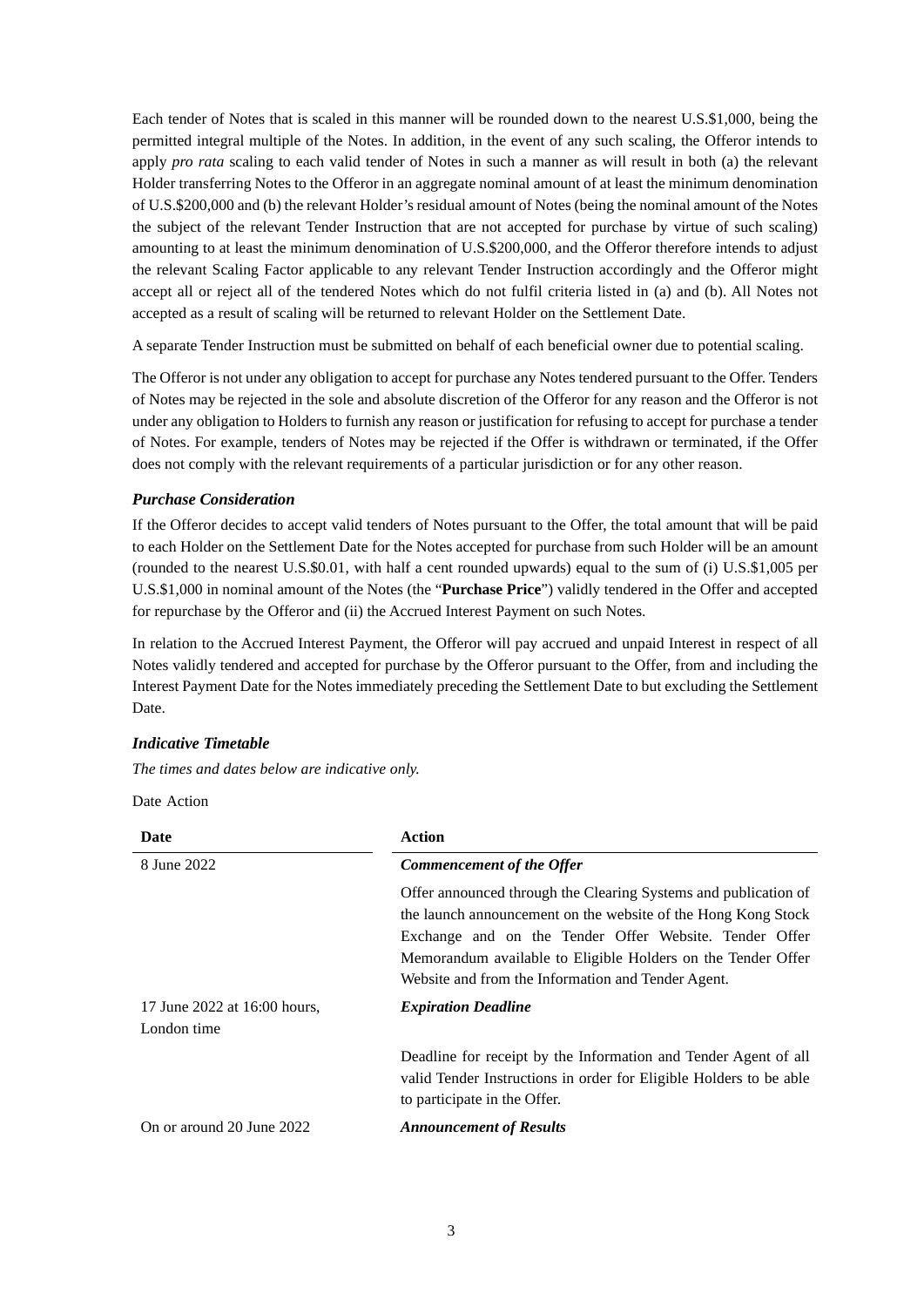| Date                      | <b>Action</b>                                                        |  |  |  |
|---------------------------|----------------------------------------------------------------------|--|--|--|
|                           | Announcement by the Offeror through the Clearing Systems and         |  |  |  |
|                           | publication on the website of the Hong Kong Stock Exchange and       |  |  |  |
|                           | on the Tender Offer Website of: (i) the Final Acceptance Amount,     |  |  |  |
|                           | (ii) any Scaling Factor that will be applied to the Notes, (iii) the |  |  |  |
|                           | aggregate nominal amount of the Notes validly tendered for           |  |  |  |
|                           | purchase pursuant to the Offer, (iv) the aggregate nominal amount    |  |  |  |
|                           | of the Notes that will remain outstanding after the Settlement Date, |  |  |  |
|                           | and (v) the Settlement Date.                                         |  |  |  |
| On or around 21 June 2022 | <i>Settlement</i>                                                    |  |  |  |
|                           | Expected Settlement Date for the Offer.                              |  |  |  |

*The above times and dates are subject to the right of the Offeror to extend, re-open, amend, waive any condition of and/or terminate the Offer (subject to applicable law and as provided in the Tender Offer Memorandum).*

*Holders are advised to check with any bank, securities broker or other Intermediary through which they hold Notes when such Intermediary would require the receipt of instructions from a Holder in order for that Holder to be able to participate in, or (in the limited circumstances in which revocation is permitted) revoke their instruction to participate in, the Offer before the deadlines specified above. The deadlines set by any such Intermediary and each Clearing System for the submission of Tender Instructions will be earlier than the relevant deadlines specified above.*

*Under the Offer, Tender Instructions will be irrevocable except in the limited circumstances described in "Amendment and Termination - Revocation Rights".*

*A separate Tender Instruction must be submitted on behalf of each beneficial owner due to potential scaling.*

*Tender Instructions must be submitted in respect of a nominal amount of Notes of no less than the Specified Denomination of the Notes and may be submitted in a minimum nominal amount of U.S.\$200,000 and integral multiples of U.S.\$1,000 in excess thereafter.*

#### **Further Details**

The terms of the Offer are more fully described in the Tender Offer Memorandum. For additional information regarding the conditions of the Offer, please refer to the Tender Offer Memorandum.

The Offeror has appointed The Hongkong and Shanghai Banking Corporation Limited and UBS AG Hong Kong Branch as the Joint Dealer Managers and Morrow Sodali Ltd. as the Information and Tender Agent with respect to the Offer.

Copies of the Tender Offer Memorandum and its related documents may be found on the Tender Offer Website or may be requested from the Information and Tender Agent at:

| Phone (London):       | $+44$ 204 513 6933                    |
|-----------------------|---------------------------------------|
| Phone (Hong Kong):    | $+852$ 2319 4130                      |
| Email:                | nwd@investor.morrowsodali.com         |
| Tender Offer Website: | https://projects.morrowsodali.com/nwd |

Any questions or requests for assistance concerning the Offer may be directed to the Joint Dealer Managers at:

#### **The Hongkong and Shanghai Banking Corporation Limited**

Level 17, HSBC Main Building